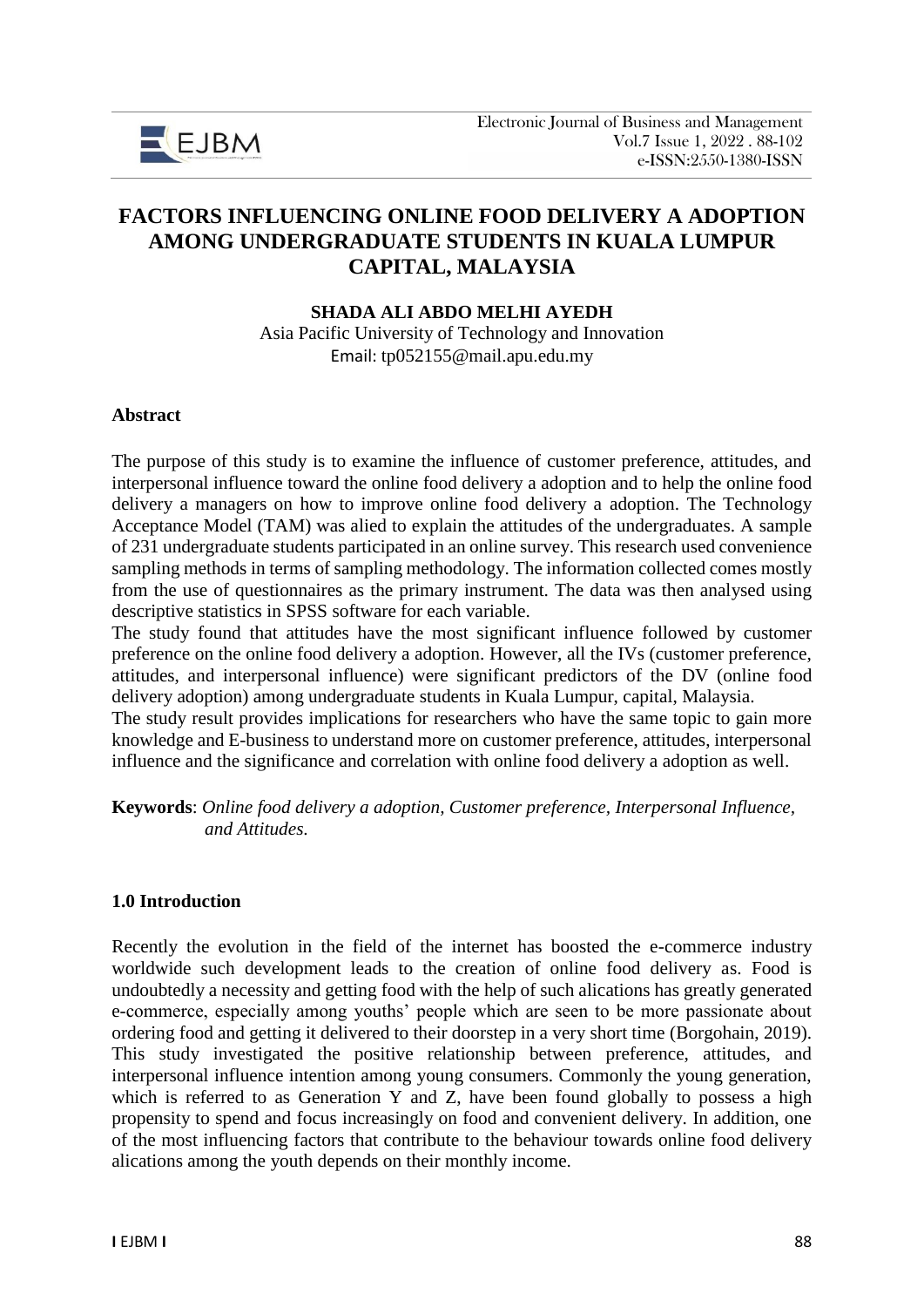To note, the sample of the study is undergraduate students in Malaysia. Briefly, many university students tend to order meals from restaurants located outside the campus due to the limiting choices in the university cafeteria's menus and delivered to the customer location. Further, both qualities of the food and speed of delivery are important. The time-saving factor raises the value of the services offered as it reduces the amount of time and energy consumers spend (convenience) buying a product, and it has been shown to be significant (Yeo, Goh & Rezaei, 2017). Thus, the most motivating factor that leads students to order online is the studying hours.

Online food ordering is the process of ordering food from either a website or an alication. It is now a fast-growing business model (GD & SURESH, 2020). Furthermore, it fulfils the necessities of people living a busy life in the city that put in their request on the food delivery service a and receive delivery within a few minutes (Koiri, Mukherjee & Dutta, 2019). Moreover, common attitudes perceived or experienced toward a specific behaviour is described as "the degree to which a person has a favourable or unfavourable evaluation or araisal of the behaviour in question" (Ajzen, 1991; Nguyen et al., 2019). However, another factor that affects online food delivery as is customer preference. In fact, the preference of a customer is a common term in the marketing area which determines the choice of a certain product or service over similar products and services. Economically speaking, such a term can show consumer preferences which are considered to be those individuals' tastes depending on how useful different sorts of goods are (FA, Omigie & Daniel, 2014; Kontot, Hamali & Abdullah, 2016). One part of interpersonal communication is interpersonal influences which have an essential impact on consumers. It is the process of exchanging information between one person and at least one other person, or usually between two people who can be known backwards directly. The previous research examines two dimensions of susceptibility to interpersonal influences: (a) interpersonal normative influences and (b) interpersonal informational influences (Huang, Shi & Wang, 2012; Alfisyahr & Devita, 2019).

The previous studies have examined the relationship of attitudes towards online food delivery, while less attention has been paid to the context of undergraduate's preference, interpersonal influence, and online food delivery in Malaysia. Since limited studies have been conducted on undergraduate students' customer preference in regard to online food a purchases, it is still ambiguous if whether customer preference affects the trend of using online food delivery alications. Therefore, this research aims to explore the customer preference, attitudes, and interpersonal influence among the undergraduates in Kuala Lumpur capital, Malaysia.

### **2.0 Literature Review**

The purpose of this research was to examine the factors that affect online food delivery a adoption among undergraduate students in Kuala Lumpur, Capital, Malaysia. In this chapter, past relevant literatures related to the topic will be illustrated corresponding to the topic presented. In addition to that, three independent variables will be illustrated which are (1) Customer preference, (2) Interpersonal Influence and (3) Attitudes will be discussed along with the research framework of this research.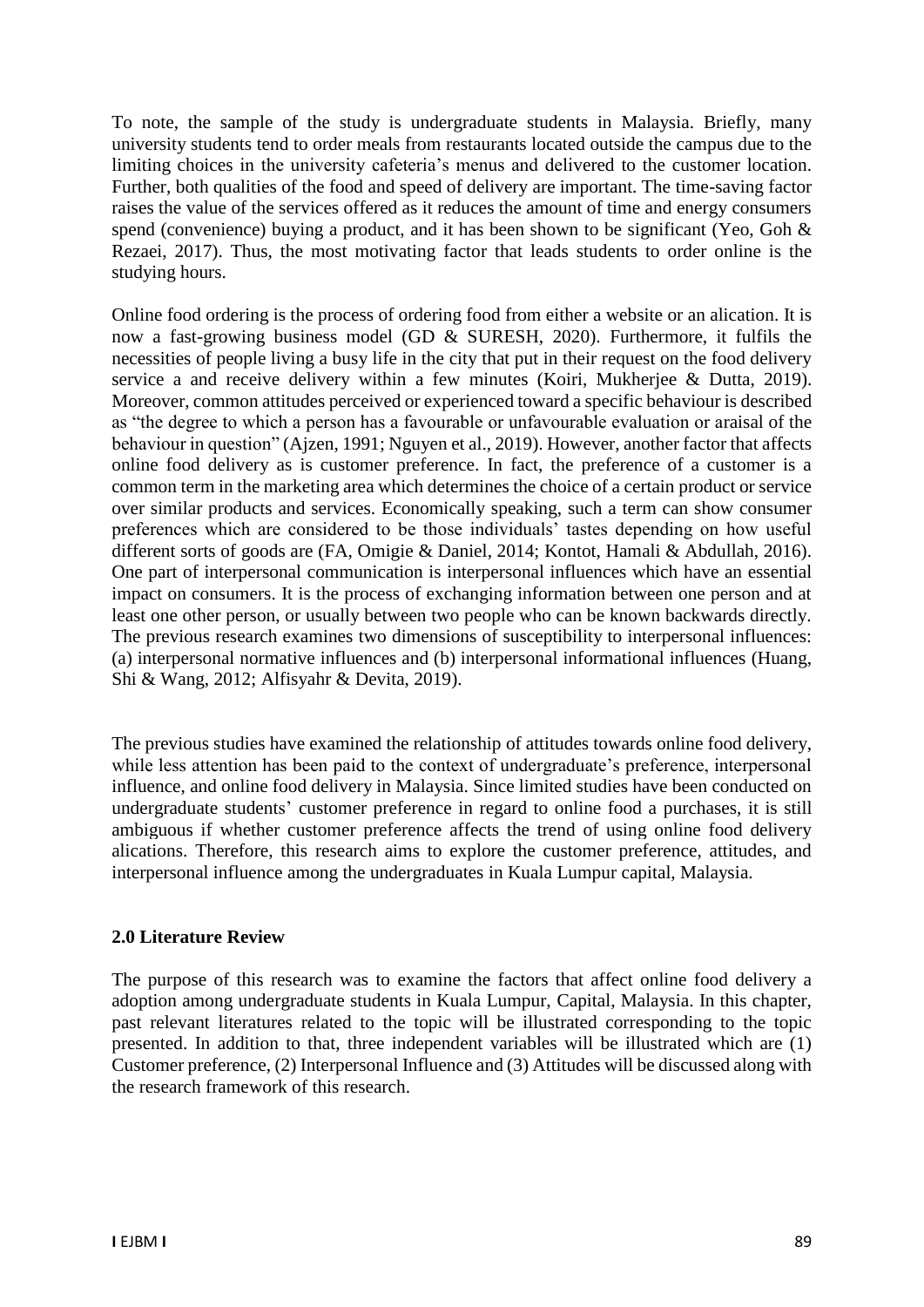### **2.1 Online food delivery a adoption**

The food delivery market is huge in Southeast Asia. Whilst the food industry is regarded as a business that is worth a trillion of dollars whose delivery market is a small segment of the whole business (Kandasivam, 2017; Lau & ng, 2019). Food delivery serves the needs of those who are occupied with loads of work and need to place an online order with a blink of an eye and receive the delivery (Kedah, Ismail, Ahasanul & Ahmed, 2015) meaning that the main reason behind using food delivery service is the need for convenient and quick meals after or during a busy working day (Lau & ng, 2019). On the other hand, sometimes people in Malaysia waste a lot of time searching for a suitable restaurant to dine at and more time to choose and order the food they want along with the time spent eating which eventually encouraged the emerge of online food delivery. As a result, the expected revenue of online food delivery is \$300 million with a growth rate of 19% over the period of 2019 to 2025 (Privadarshini, 2019). There are a lot of firms involved in the business of delivery services. Some examples of those firms are Food Panda which is the first company in this kind of business then other companies followed such as DeliverEat, Grab Food, Honestbee, Running Man Delivery, FoodTime, Dahmakan, Mammam, and Shogun2U. Most of those companies operate mainly in urban areas like Kuala Lumpur, Penang, Klang Valley, and Johor Bahru because there is a challenge imposed regarding locations and coverage which can be handled through elaborating with a third-party logistics provider known as 3PL delivery to help sustain customers' loyalty ending up with many online food delivery firms, yet none is dominant (Lau & ng, 2019).

### **2.1.1 Study location**

Nonetheless, most of the universities are located in Kuala Lumpur capital. Therefore, selecting Kuala Lumpur as the study location specifically in the private universities such as APU, TAYLORS, UCSI, MAHSA and LIMKOKWING universities as well as public universities such as UPM, UniKL and INTERNATIONAL ISLAMIC universities. Therefore, choosing different universities in different areas is because the study needs to examine the influencing factors based on wide customers in different places. Factors may vary depending on the location of the university since each university may not be located close by or near a food vending facility, therefore the usage of food delivery alications may vary based on the availability in the area.

#### **2.2 Relationship between customer preference and online food delivery a adoption**

Badhusha (2019) identifies the reason for utilizing a mobile a to order food, to rank the foods preferred for digital food ordering, and to identify the best predictor that influences the choice of digital food portal services. However, one of the fastest-growing segments of digital commerce is the food delivery services market. The scope of an interface between the end-user and the seller is the main change between traditional and digital food ordering. The sample size consists of 65 digital food buyers. In addition, "Discount coupon/cashback" are the most important findings in this study and are the strongest predictors that influence customers to select digital food ordering. Trends in the digital food ordering scenario have undoubtedly transformed the changing customer lifestyle and the expansion of digital operation in Tiruchiraalli region, India. The study by Lubis (2018) analysed the online shoing customer preference, the study target big cafes customers totalled 200 respondents in Medan City, North Sumatera Province.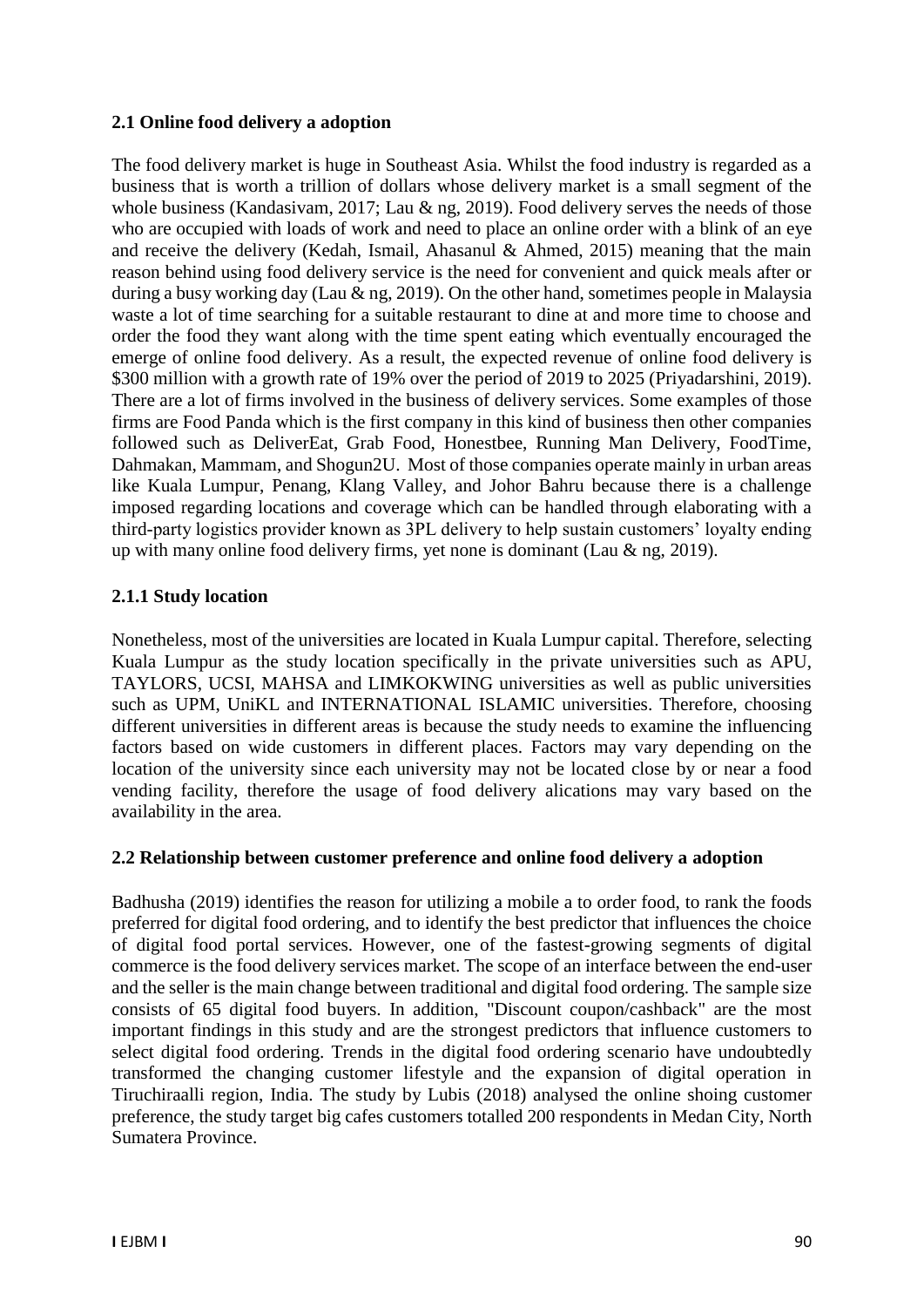Moreover, year to year, the growth of both sellers and online shoing enthusiasts in the online market continues to increase. Market shoing habits, both conventional and online, are essential to successful purchases. In determining that sales are built into the online market and stay within the traditional market, sellers need to be mindful of their target customer profile. Demographics and ownership of online shoing alications are the proposed predictor variables. The findings show that online shoing decisions are heavily affected by gender variables, levels of income and alications for online shoing. Daily life, age and education variables do not have a huge impact on both online and traditional shoing preferences.

Nagaraj & Vijayalakshmi (2018) stated that for several factors, the growth in the usage of smartphones has given rise to a range of mobile as. In urban areas, ordering food online has seen a major rise. The entry of companies into the delivery of food through the business of mobile as is proving to be profitable. The study identifies and analyses the customer's preference to use mobile as for ordering food. The sample is collected from 220 customers utilizing mobile food ordering as. A structured questionnaire is used to collect the responses in the Hyderabad region using a convenience sampling method. The study shows an interesting consumer demographic profile and reports the positive impact on the intentions to use mobile as of the six main factors (ease-of-use, convenience, deals & coupons, speed of delivery, no time for cooking and variety of food).

Uddin & Sultana (2015) identified the critical factors to online shoing preference. An overall positive reaction to online shoing was shown by the results of an extensive survey. In addition, the research offers some interesting insights into customer preferences in Bangladesh for online shoing. There is a positive attitude towards online shoing in the survey of 524 urban respondents, due to the fact that online shoing is convenient since it does not consume a lot of time. The main variables that determine customers' preferences include age, gender, income and occupation, family structure as well as their knowledge of ICT. The outcomes stated that youngsters are more likely to shop online since they are frequent users of the internet. Basically, the findings help to show the motivation towards creating target-oriented online sales besides observing customers' attitudes towards shoing online. Therefore, some customers in some parts of the world might not be ready for online shoing.

### **2.3 Relationship between Attitudes and online food delivery a adoption**

According to Yeo, Goh & Rezaei (2017)**,** the study investigates the structural relationship of online food delivery (OFD) services through concentrating on customers' behavioural attention along with their attitude. Previous research, however, has mainly explored customer perceptions towards online services in general, with only a few researchers focusing on the idea of online food delivery (OFD) services with consumer experiences. The thesis proposes an integrative model of theoretical analysis focused on the Contingency Framework and the IT Continuance Extended Model. 224 relevant surveys were conducted in order to strengthen the validation of the research's model through adopting a path modelling method known as the partial least square (PLS) for the sample of students at Klang valley universities. In addition, theoretical foundations' validity was further demonstrated by the findings. There has been also an illustration of the association that bonds latent variables of both behavioural intentions and attitudes. This implies that the attitude of an individual towards OFD services would dramatically improve with a better understanding of post-use utility and convenience motivation, thus increasing intentions to use OFD services.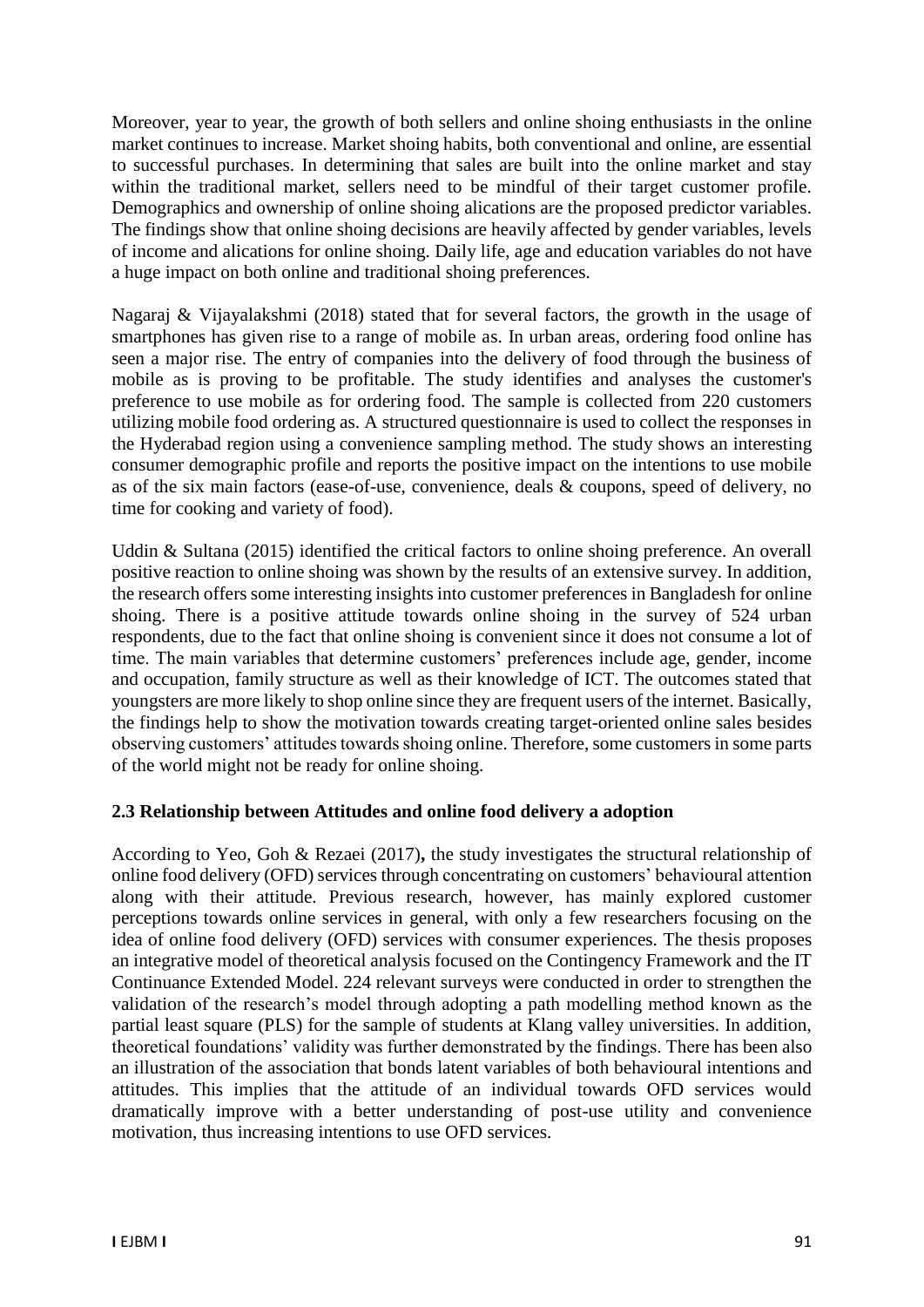Prabowo & Nugroho (2018) examined the influence of several variables on Online Food Delivery Service attitudes and behavioural intention. The sample size consisted of 732 participants. The outcome of this research indicates that the interpretation of use influences the attitude and behavioural purpose towards the Go-Food alication (a), whereas there are some external factors affecting the usefulness of such an a including time-saving orientation as well as hedonic motivations. Therefore, those factors should be considered since they affect online food delivery services directly since they have to do with behavioural intention, convenience, and attitude of customers, and Go-Jek, Go-Foo.

Chen, Liang, Liao and Kuo (2020) stated that the growth of numerous food distribution platforms with the advent of the Online to Offline (O2O) era not only provides customers with more options but also enables restaurant operators to attract more potential consumers and increase their additional revenue. Using a standardised questionnaire, the authors describe the factors affecting buying behaviour as well as the relationship between the online food service and the facilities offered. The analysis is based on the theory of planned behaviour (TPB) and contains the research variables 'utilitarian value' and 'hedonic value'. SEM was used to validate the study findings and assess consumers' buying intentions for online food distribution platforms. An online survey was conducted, a total of 1082 questionnaires were considered correct from 1300 distributed questionnaires, with a successful recovery rate of 83.23 per cent.

The research findings were as follows: (1) consumer attitude, subjective norms, and perceived behavioural control have a significant positive effect on utilitarian and hedonic value; (2) utilitarian and hedonic values have a significant positive effect on purchase intention; and (3) utilitarian and hedonic values have a mediating effect on attitude, subjective norms, and perceived behavioural control. Based on the findings, food delivery platform operators will develop successful management strategies and expand their market oortunities by identifying the main factors that motivate customers to use their services.

Panse, Rastogi, Sharma & Dorji (2019) examined the growth of the food aggregator industry as well as the business model that these businesses adopt and how it impacts India's conventional restaurant industry. This research aims to provide a detailed link between the attitudes of consumers towards online food ordering. Also, customers' actions towards online food distribution sites, which are rapidly transforming the food retail landscape across India. The research, therefore, focuses on examining the drivers of customer behaviour towards food delivery as online. According to the results, variations such as convenience, control, information ease and technology anxiety all have a significant effect on customer loyalty, which has a significant impact on shoers' intentions.

#### **2.4 Relationship between interpersonal influence and online food delivery a adoption**

In Hanoi, Vietnam, Kim Dang et al. (2018) discovered variables correlated with using the Internet to get access to food services. Nine classes were created with a total of 92 students and a professor supervised each group. Therefore, the researchers suggested that online interactions, especially by peers have a great influence on participants that seek online food products. These are predicted results that can be clarified by the high degree of interaction that the Internet has brought. When peers share, post photos or reviews on social media about food items, those who are easily persuaded by the choice of others usually follow their peers' when choosing as they have more experiences. In the case that the source of the data is reliable and checked by the relevant authorities, it will be helpful. It would be unprofitable, on the other hand, if peers' judgments were unjustified and biased. As a result, this form of contact is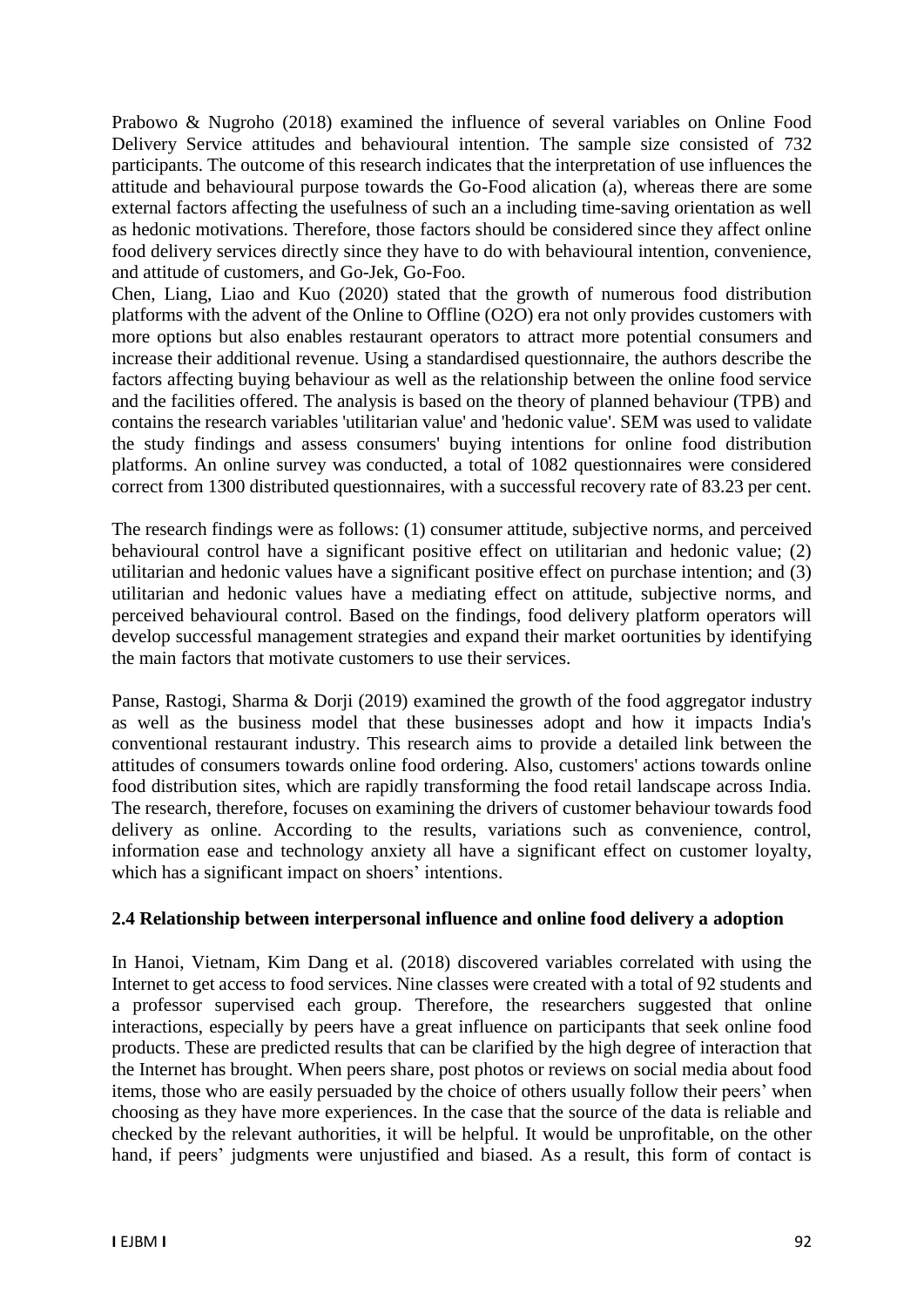impulsive while still posing some kind of risk to food safety. To ensure food safety, the details of an online food product must be double-checked by credible sources.

According to Kim & Srivastava (2007), purchasing decisions are also highly influenced by individuals who are recognized and trusted by the buyer. In addition, before making a buying decision, many online shoers choose to wait for the reviews of early adopters to reduce the risk of purchasing a new product. Recently, e-commerce companies have begun to collect data on the social engagement between consumers on their websites, with the possible goal of recognizing and exploiting social impact in the decision-making of customers to enhance the management of consumer relationships and increase sales. The paper presents a summary of the effect of social impact on decision-making in e-commerce to provide guidance for researchers and businesses interested in related issues. They identify how social impact data can be obtained from online consumer behaviours and how e-commerce websites can use social power to suort the decision-making process of consumers.

According to Verma, Sharma, Bhalla & Mehta (2019), marketers have also discovered a great potential to take part in peer-to-peer (P2P) contact by improved socialization practices by individuals through online social networking sites. In past literature on electronic word of mouth, the three behavioural dimensions highlighted are knowledge passing through actions, giving opinions, and finding behaviour. The correlation between social relationships and eWOM (Electronic word of mouth) on online social network websites has been analysed using one of the most influential social relationships of interpersonal influence, since it serves as a major factor in customer decision-making. Keeping the same interpersonal impact in mind was considered to research the relationship of such impact on electronic word of mouth on online social network websites. Three constituents of interpersonal impact, i.e., expressive importance, utilitarian & informative influence, were considered for a better understanding of the specified relationship. A survey of 1000 respondents from Mohali & Jalandhar social networking site users.

### **3.0 Methodology**



**Figure 1 Research Framework**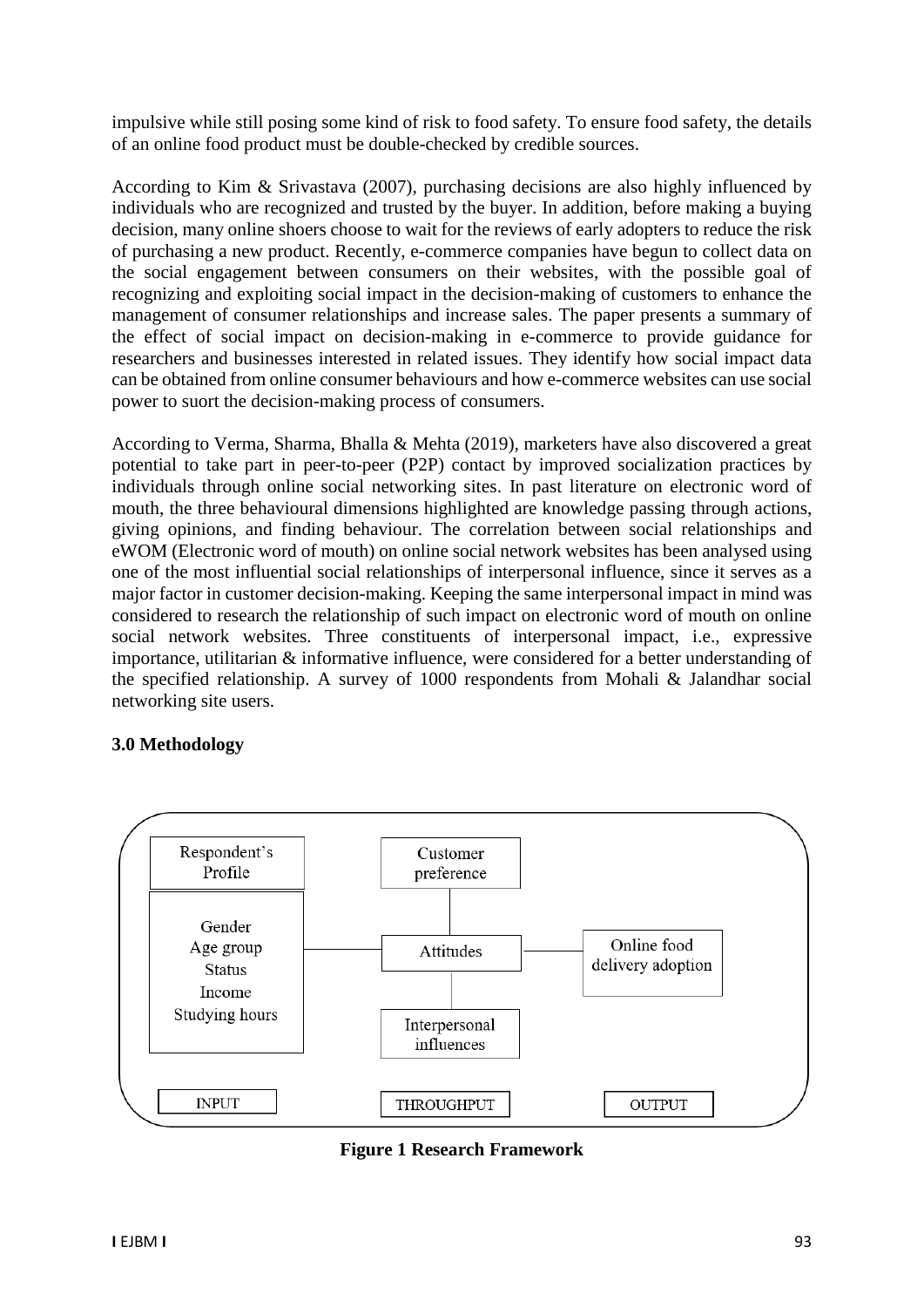The following are the testing hypotheses for the above framework:

H1. There is a relationship between customer preference and online food delivery a adoption

H2. There is a relationship between attitudes and online food delivery a adoption

H3. There is a relationship between interpersonal influences and online food delivery a adoption

Technology Acceptance Model: This theory was put forward by Davis (1986). The Technology Acceptance Model is an information management hypothesis that describes how people adopt modern technology. TAM also assists in the detection of different factors that affect consumers' adoption of new technologies. The two most critical dimensions of simple TAM are the usefulness and ease of use in terms of computer systems or technologies. The user's attitude towards a specific technology and how their job can be done efficiently are described as usefulness. The user's understanding of how simple his or her work can be is called ease of use. Several researchers have developed the TAM based on their research interests, however, TAM2 in the e-commerce sector states that perceived risk and trust are two important factors that have been found to be effective when using the system. TAM theory is a development of the theory of reasoned action (TRA), which states that if a user is determined to act, they will act freely and without constraints. However, researchers later discovered that in the real world, a number of variables control a user's attitude and actions, rendering it difficult to evaluate the real ease and usefulness in e-commerce (Salunkhe, Udgir & Petkar, 2018).

When alying this theory to this study, it posts that attitude impact the purchasing decision. However, consumers manage the online food ordering and distribution services through a smartphone a. Since the present study will be conducted amongst a population of undergraduate students the factors that affect the attitudes towards the usage of online delivery alications may vary and that is due to the fact that factors such as income and gender as well as background can play a part in determining the attitudes that play out through the process.

| Section      | Variables               | Item      | Scale   | Source                      |
|--------------|-------------------------|-----------|---------|-----------------------------|
| A            | Online Food delivery a  | $\vert 4$ | 5 Point | Lee, Sung $\&$ Jeon, (2019) |
|              | adoption (DV)           |           |         |                             |
| B            | Preference<br>Customer  |           | 5 Point | Yeo, Goh & Rezaei, $(2017)$ |
|              | (IV)                    |           |         |                             |
| $\mathbf{C}$ | Attitudes (IV)          | 6         | 5 Point | Yeo, Goh & Rezaei, (2017);  |
|              |                         |           |         | Lee, Sung & Jeon, $(2019)$  |
|              | Interpersonal Influence |           | 5 Point | Kim Dang et al. $(2018)$    |

**Table 1: Research Instrument**

### **3.1 Demographic Information**

A sum of 231 participants among undergraduate students comprises both Gen Y and Z in Kuala Lumpur, the capital. All of the data is gathered using Google forms, with several questions for each variable. SPSS software was used to evaluate all of the gathered data, which included demographic analysis, normality test, reliability test, multiple regression analysis, and correlation analysis.

It is critical to examine the demographic analysis of the participants in order to get the data. Males make up 124 (53.7%) and females make up 107 (46.3%) of the 231 respondents that took part in the survey. It determined that males are the majority of the participants. The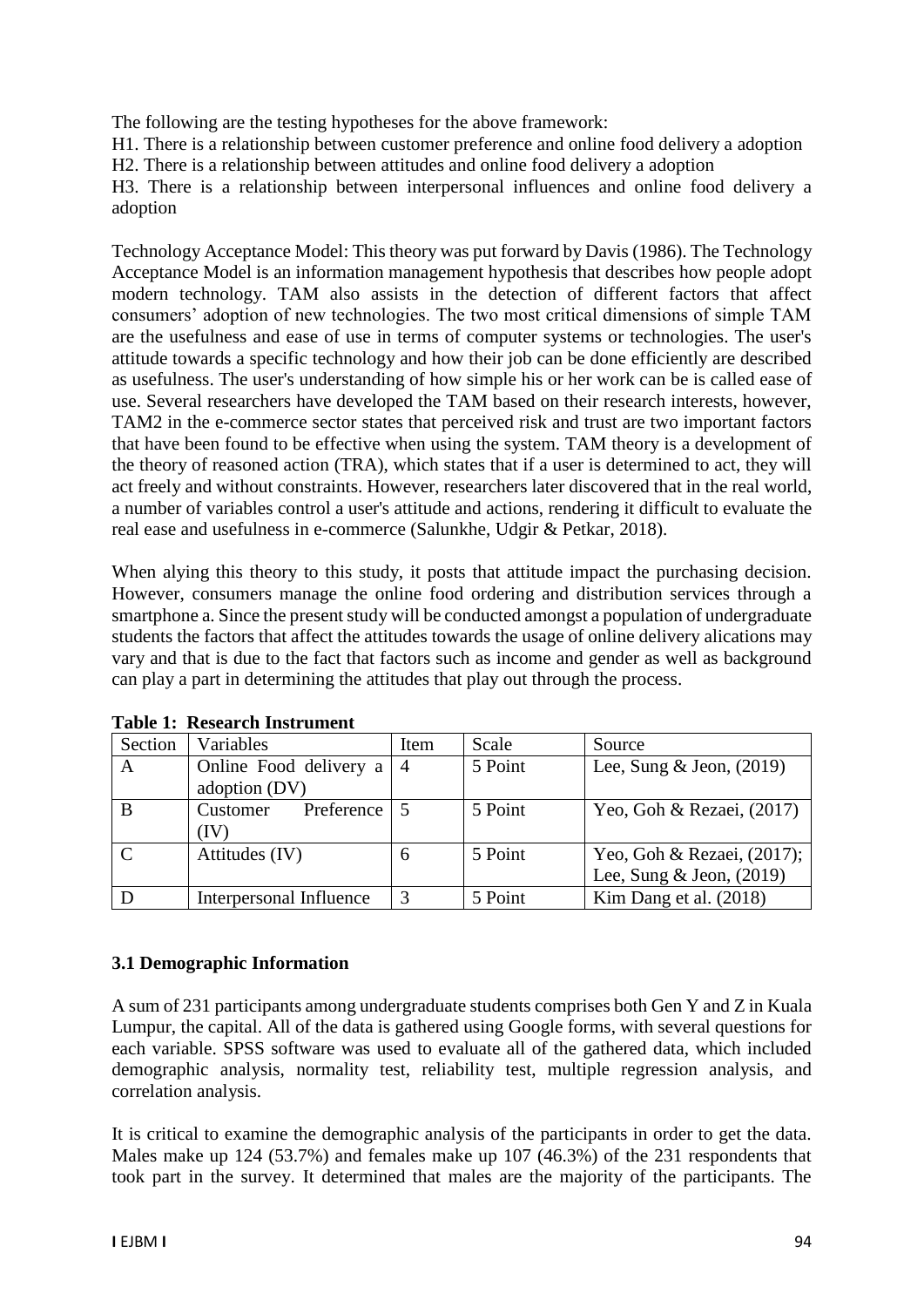participant's marital status shows that the most are single with 90.5%. With a percentage of 52.8, more than half of the respondents were between the age range of 21-24 years old. Regarding the spending on FDA per day, it shows that the majority spends RM30 and above per day with a percentage of 32%. As for the university of the students, it shows that most of the respondents come from APU. The majority of the students' study 3 to 4 hours with 35.0% and a close rate for studying 1 to 2 hours daily with 33.3%. The question regarding the usage of OFD daily interpreted that most of the students use the OFD once per day with a percentage of 74%. This indicates that the fewer studying hours the less use for the OFD. Most of the students covering 62.8% answered that there are no choices of restaurants on the campus. The majority of 84% live outside the campus. Regarding the students who live on campus out of 15.6%, only 8.7% answered that they are allowed to cook on the campus. Whereas the students who live outside the campus almost half of the respondents with a percentage of 44.6% live without their family.

### **4.0 Data Analysis**

|                            |                   | Customer     |              |                    | <b>Online FD</b> |
|----------------------------|-------------------|--------------|--------------|--------------------|------------------|
|                            |                   | preference   | Attitudes    | Interpersonal      | adoption         |
|                            |                   | Total        | Total        | <b>Influ Total</b> | Total            |
| <b>Customer preference</b> | Pearson           | $\mathbf{1}$ | $.586^{**}$  | $.359***$          | $.626**$         |
| Total                      | Correlation       |              |              |                    |                  |
|                            | Sig. (2-tailed)   |              | < .001       | < .001             | < .001           |
|                            | N                 | 231          | 231          | 231                | 231              |
| <b>Attitudes Total</b>     | Pearson           | $.586^{**}$  | $\mathbf{1}$ | $.475***$          | $.659***$        |
|                            | Correlation       |              |              |                    |                  |
|                            | $Sig. (2-tailed)$ | < .001       |              | < .001             | < .001           |
|                            | N                 | 231          | 231          | 231                | 231              |
| Interpersonal Influ        | Pearson           | $.359***$    | $.475***$    | $\mathbf{1}$       | $.446**$         |
| Total                      | Correlation       |              |              |                    |                  |
|                            | $Sig. (2-tailed)$ | < .001       | < .001       |                    | < .001           |
|                            | N                 | 231          | 231          | 231                | 231              |
| Online FD adoption         | Pearson           | $.626**$     | $.659**$     | $.446**$           | 1                |
| Total                      | Correlation       |              |              |                    |                  |
|                            | $Sig. (2-tailed)$ | < .001       | < .001       | < .001             |                  |
|                            | N                 | 231          | 231          | 231                | 231              |

### **Table 2 Pearson Correlation Analysis**

\*\*. Correlation is significant at the 0.01 level (2-tailed).

Based on the table above, it indicates the correlation between independent variables which consist of customer preference, interpersonal influence, and attitudes with the dependent variable, which is online food delivery a adoption. Therefore, the CP and Atti (independent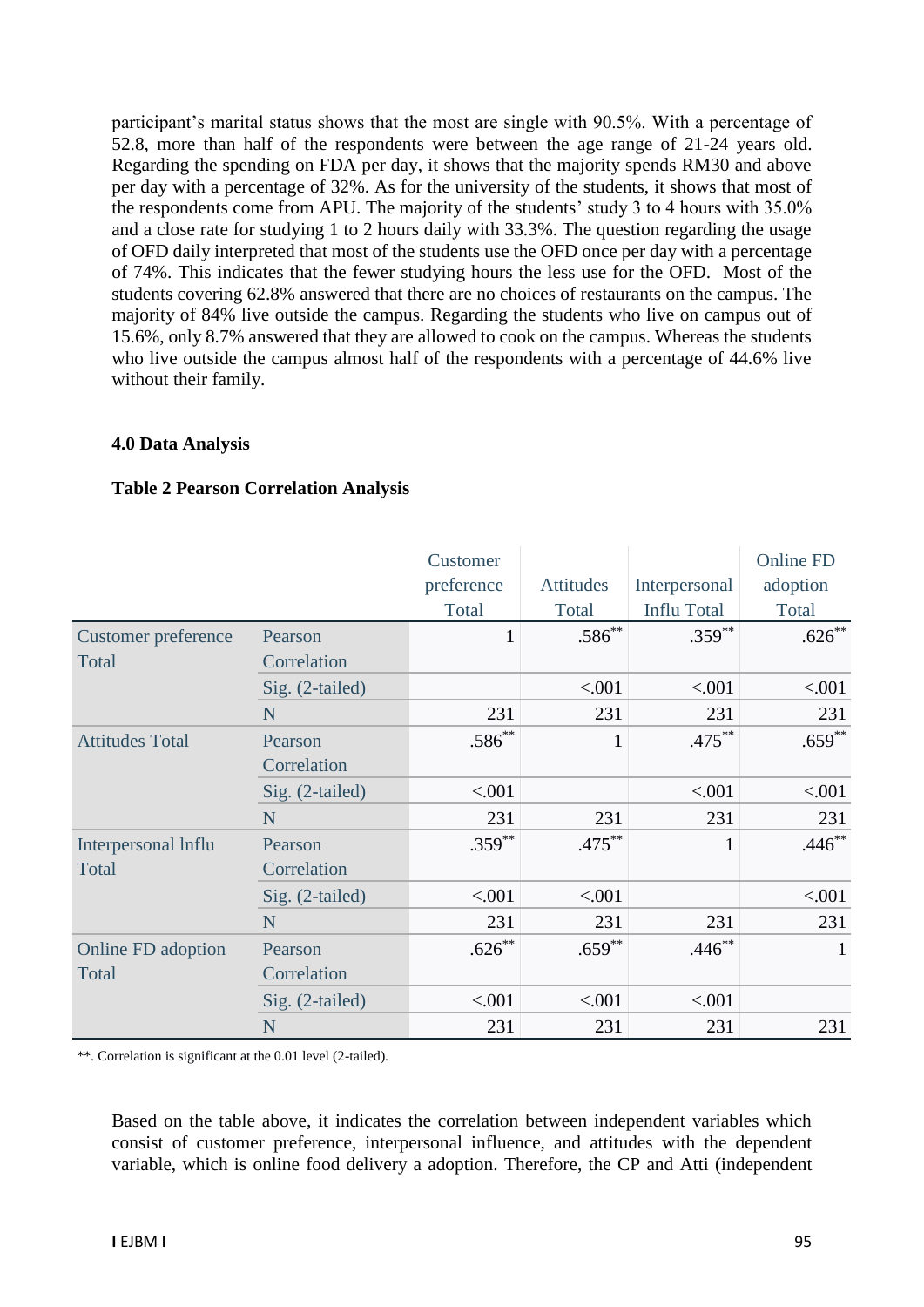variables) of this research show a moderate and positive correlation., while the InpI (independent variable) has a low positive correlation with the OFDA (dependent variable).

## **5.0 Conclusion**

This study was carried out in order to acquire a better understanding of online food delivery as, which would likely be useful in the future. The goal of this study was to see whether there was a link between customer preferences, attitudes, and interpersonal influence (independent variables) and the adoption of online food delivery as (Dependent variable). As a result of the Multiple Regression and Pearson Correlation analyses, it was determined that all IVs had a significant relationship with DV. Interpersonal Influence has the greatest significance rate of 0.010, followed by other Customer Preferences and Attitudes, which has a significant rate of 0.001. Overall, this research was completed successfully, with all variables tested.

# **5.1 Limitation of The Study**

Several limitations haened in this research. The first restriction was the sample size, which is small in comparison to the populations of undergraduate students in Kuala Lumpur, the capital, Malaysia. Because this study only included 231 participants, likely, it did not capture all of the participation from all groups. When there is a significant participation rate, the study will have a more varied and many points of view, leading to more accurate research. Due to the pandemic access to the specific sample size study was limited. Furthermore, this research was performed only in Kuala Lumpur, excluding other nations or regions where the majority of participants were Gen Y-Z. As a result, while completing the questionnaire based on personal experiences with online food delivery as, there is a risk of biases. Moreover, there is just one dependent variable in this research, which is the use of online food delivery adoption. There is a chance that the independent factors will have an impact on other dependent variables. Moreover, few studies have been found in the context of interpersonal influence and online food delivery adoption. Finally, the investigation only reveals three independent factors, resulting in 52.9 percent impacted dependent variables in this study. Meanwhile, other potential variables that were not addressed in this research account for 47.1 percent of the total.

### **5.2 Recommendation for Future Research**

This research found that all the independent factors are linked to the dependent variable, and students who study for extended periods utilize online food delivery more than three times each day. This study was conducted among undergraduate students in Kuala Lumpur. Therefore, it is suggested that a similar study be conducted among all university students such as foundation, Diploma, undergraduate, and post-graduate students. Limited studies have been done regarding the relationship between interpersonal influence and online food delivery a adoption. However, this study shows that interpersonal influence has less impact on online food delivery adoption as the major responses are neutral for all the given questions. Therefore, exploring more in this area is suggested to determine the impact of this factor. An additional suggestion in this study is to add moderator and mediator variables as other factors that affect the relationship between the independent and dependent variables in future research. Moderator and mediator variables such as studying hours, many choices of restaurants on campus, and living alone or with family might provide a more detailed explanation of how it affects both independent and dependent variables. Finally, to compare various views and behavioural intentions about online food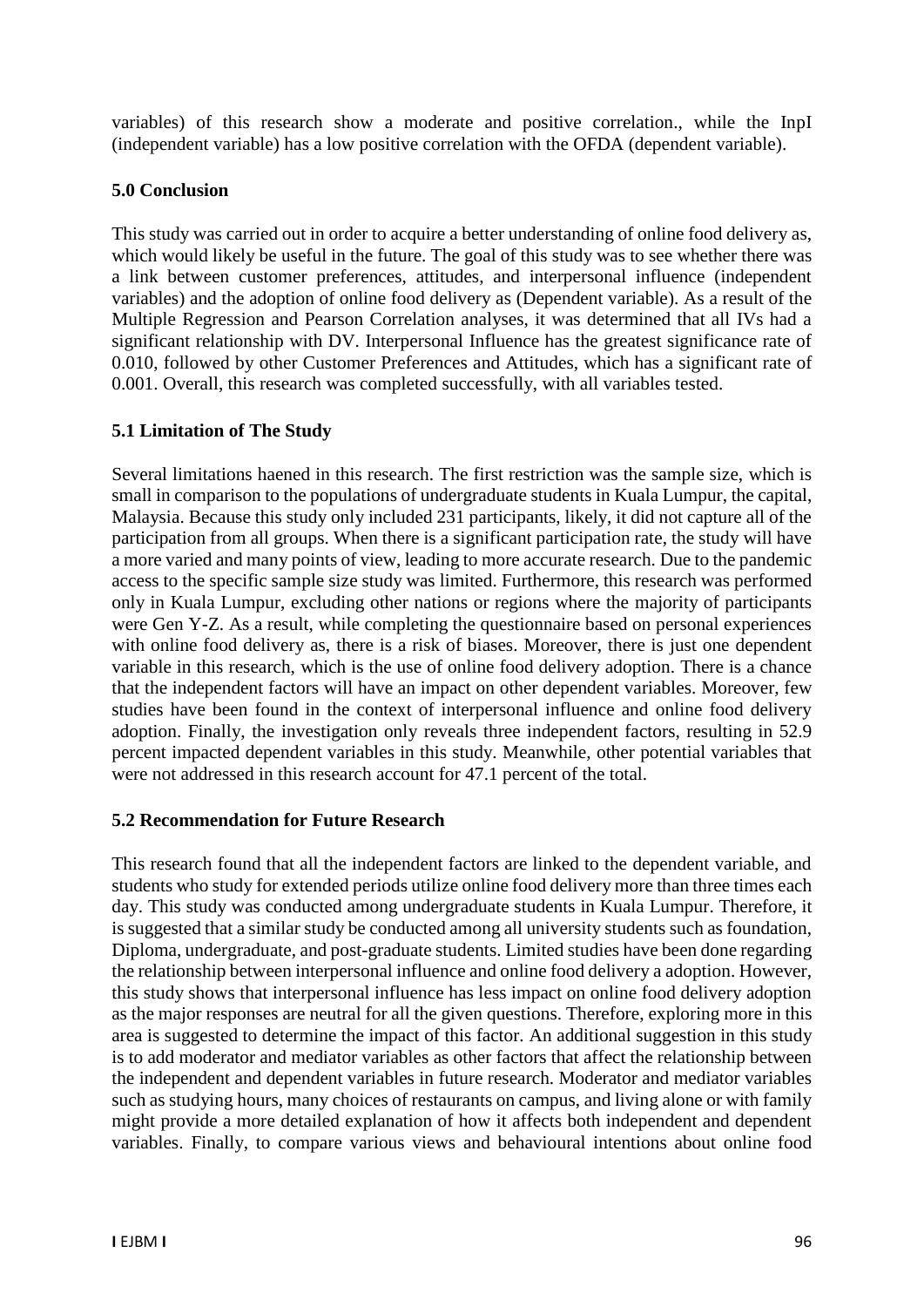delivery adoption, it is suggested that these study research nations with comparable backgrounds to observe the variations for future results.

#### **6.0 References**

Ajzen, I., 1991. The theory of planned behaviour. *Organizational Behaviour and Human Decision Processes*, [online] 50(2), .179-211. Available at: <https://www.sciencedirect.com/science/article/abs/pii/074959789190020T?via%3Dihub> [Accessed 3 November 2020].

Alfisyahr, R. & Devita, L., 2019. Impact of Brand Image, Country of Origin, and Interpersonal Influences on Purchase Intention. *Proceedings of the Annual International Conference of Business and Public Administration (AICoBPA 2018)*, [online] Available at: <https://www.researchgate.net/publication/337714318\_Impact\_of\_Brand\_Image\_Country\_of \_Origin\_and\_Interpersonal\_Influences\_on\_Purchase\_Intention> [Accessed 3 November 2020].

BADHUSHA, M., 2019. *CONSUMERS' SATISFACTION TOWARDS DIGITAL FOOD ORDERING IN TIRUCHIRAALLI CITY*. [ebook] Available at: <http://www.jctjournal.com/gallery/163-sep2019.pdf> [Accessed 7 November 2020].

Borgohain, M., 2019. Consumer Perception towards Food Delivery Alications with Special Reference to Dibrugarh Town. *International Journal of Recent Technology and Engineering*, [online]  $8(4)$ , .10137-10141. Available at: <https://www.ijrte.org/wpcontent/uploads/papers/v8i4/D4289118419.pdf> [Accessed 3 November 2020].

CheckMarket, n.d. *Sample Size Calculator*. [online] CheckMarket. Available at: <https://www.checkmarket.com/sample-size-calculator/#sample-size-margin-of-errorcalculator> [Accessed 12 November 2020].

Chen, H., Liang, C., Liao, S. and Kuo, H., 2020. Consumer Attitudes and Purchase Intentions toward Food Delivery Platform Services. Sustainability, [online] 12(23), p.10177. Available at: <https://www.mdpi.com/2071-1050/12/23/10177> [Accessed 26 April 2021].

Danes, S., Garbow, J. & Jokela, B., 2016. Financial Management and Culture: The American Indian Case. *Journal of Financial Counseling and Planning*, [online] 27(1), .61-79. Available at: <https://files.eric.ed.gov/fulltext/EJ1161819.pdf> [Accessed 11 November 2020].

Das, K. R. & Imon, A. R. (2016). A Brief Review of Tests for Normality. *American Journal of Theoretical and Alied Statistics,* 27 January, *5*(1), . 5-12.

Davis, F.D. (1986). A technology acceptance model for empirically testing new end-user information systems: Theory and results. Massachusetts, United States: Sloan School of Management, Massachusetts Institute of Technology.

Deacon, R.E. & Firebaugh, F.M. (1988). Family Resource Management: Principles and alications. (2nd ed. ). Needham Heights, MA: Allyn and Bacon.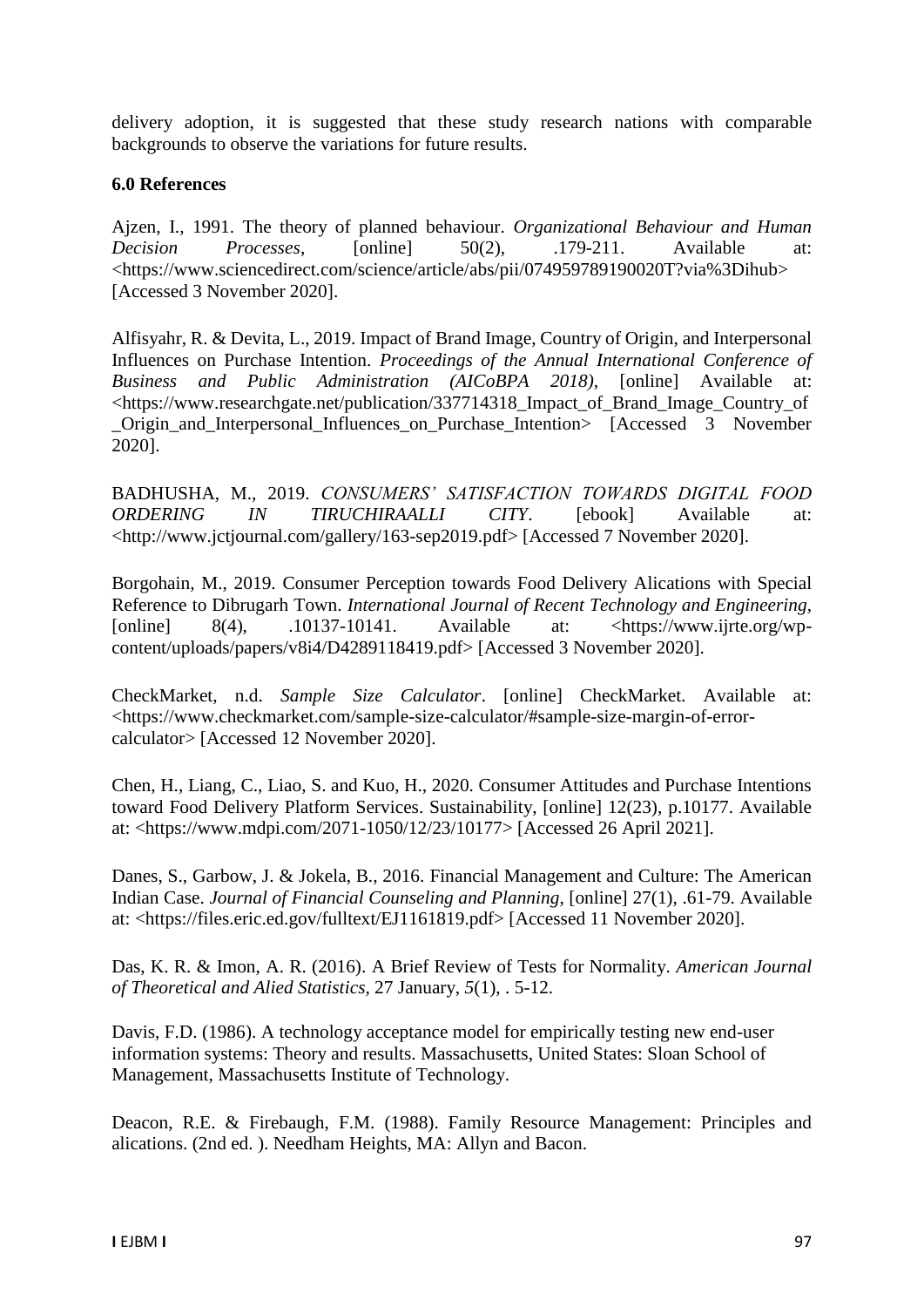FA, S., Omigie, O. & Daniel, D., 2014. Consumers' Perception on Ofada Rice in Ibadan North Local Government Area of Oyo State, Nigeria. *Journal of Economics and Sustainable Development*, [online] 5(16), p.46. Available at: <https://www.semanticscholar.org/paper/Consumers%E2%80%99-Perception-on-Ofada-Rice-in-Ibadan-North-Sowunmi-Omigie/b7e12258f645dbcfd12a2c12feb9cc4ba392d9c9> [Accessed 3 November 2020].

Guleria, D., 2015. *A STUDY OF CONSUMER PREFERENCE FOR SMARTPHONE: A CASE OF SOLAN TOWN OF HIMACHAL PRADESH*. [ebook] Available at: <https://www.researchgate.net/publication/324819537\_A\_STUDY\_OF\_CONSUMER\_PREF ERENCE\_FOR\_SMARTPHONE\_A\_CASE\_OF\_SOLAN\_TOWN\_OF\_HIMACHAL\_PRA DESH> [Accessed 5 November 2020].

Hair,J,F,Jr., Ceisis, M., Money, A., Samouel, P., and Page, M. (2015) Essentials of Business Research Methods. 3rd Edition. Routledge.

Hirschmann, R., 2020. *Malaysia: Higher Education Enrollment | Statista*. [online] Statista. Available at: <https://www.statista.com/statistics/794845/students-in-public-highereducation-institutions-by-gender-malaysia/> [Accessed 6 November 2020].

Horská, E., 2020. *International Marketing: Within And Beyond Visegrad Borders*. 1st ed. [ebook] Wydawnictwo Episeteme. Available at: <https://www.researchgate.net/publication/267040494\_Market\_entry\_modes\_for\_internation al\_businesses> [Accessed 5 November 2020].

Huang, Y., Shi, J. & Wang, L., 2012. Consumer susceptibility to interpersonal influence in Mainland China. *Asian Journal of Social Psychology*, [online] 15(2), .140-144. Available at: <https://www.researchgate.net/publication/263142735\_Consumer\_susceptibility\_to\_interpers onal\_influence\_in\_Mainland\_China> [Accessed 3 November 2020].

Jahan, S. (2017). ANOVA Procedures for Multiple Linear Regression Model with Non-normal Error Distribution: A Quantile Function Distribution Aroach. *American Journal of Mathematics and Statistics, 7*(4), . 169-178.

Jaisani, L., Sharma, A., Malik, R., Misra, A., Shivam, K., Godbole, P., Nag, S., Malhotra, D., Singh, N., Satija, V. & Chakraborty, A., 2018. *The Changing Landscape Of The Retail Food Service Industry.* [ebook] Available at: <http://ficci.in/spdocument/23056/foodzaniarelease2018.pdf> [Accessed 12 November 2020].

Kandasivam, A., 2017. *Competition, Demand, Changing Behaviour Make Food Delivery The New Normal*. [online] Digital News Asia. Available at: <https://www.digitalnewsasia.com/startups/competition-demand-changing-behaviour-makefood-delivery-new-normal?page=0%2C0> [Accessed 3 November 2020].

Kedah, Z., Ismail, Y., Ahasanul, A. & Ahmed, S., 2015. *Key Success Factors Of Online Food Ordering Services: An Empirical Study*. [ebook] Available at: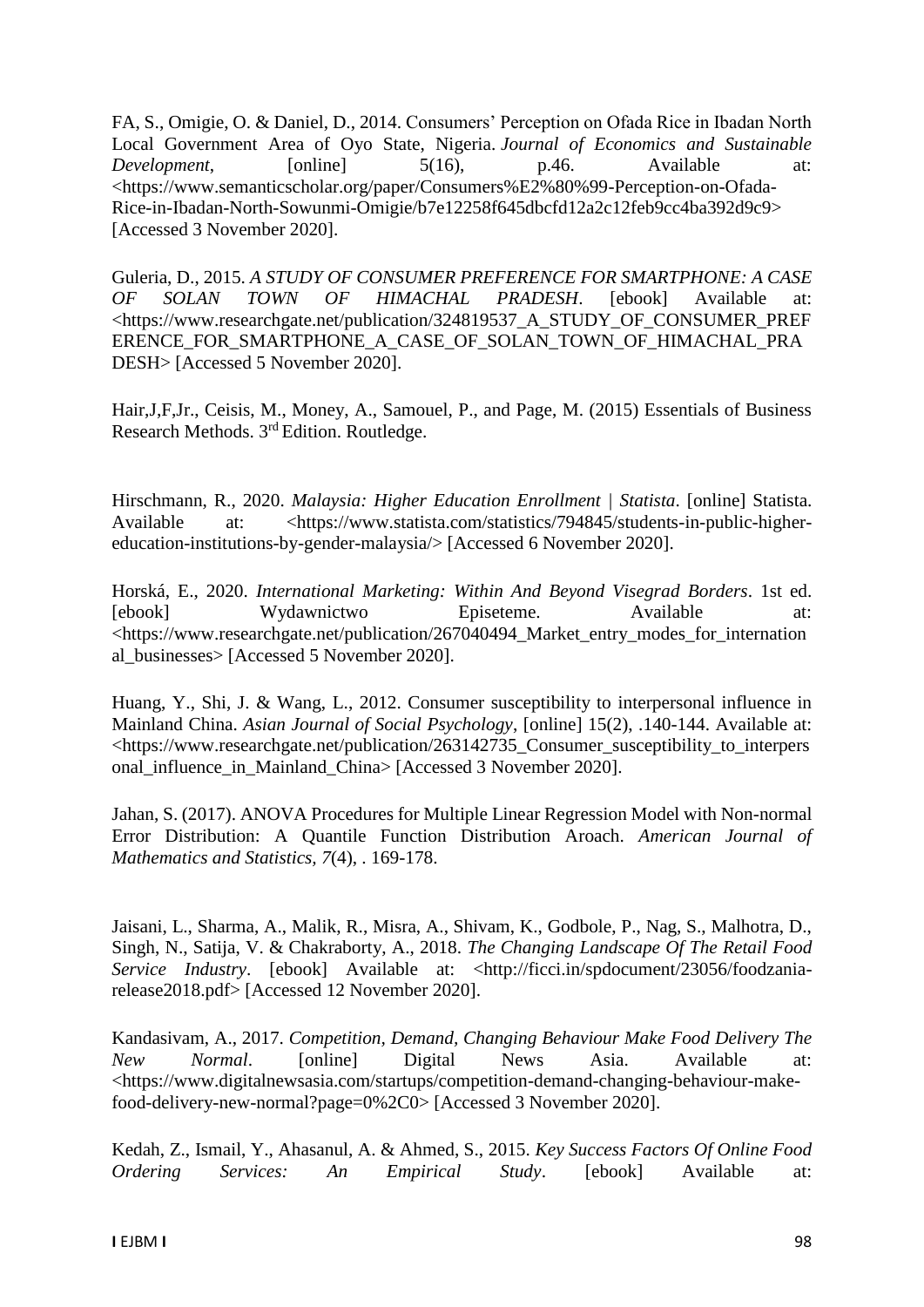<https://www.researchgate.net/publication/291074636\_Key\_Success\_Factors\_of\_Online\_Fo od\_Ordering\_Services\_An\_Empirical\_Study> [Accessed 12 November 2020].

Kim Dang, A., Xuan Tran, B., Tat Nguyen, C., Thi Le, H., Thi Do, H., Duc Nguyen, H., Hoang Nguyen, L., Huu Nguyen, T., Thi Mai, H., Dinh Tran, T., Ngo, C., Thi Minh Vu, T., Latkin, C., Zhang, M. & Ho, R., 2018. Consumer Preference and Attitude Regarding Online Food Products in Hanoi, Vietnam. *International Journal of Environmental Research and Public Health*, [online] 15(5), p.981. Available at: <https://www.ncbi.nlm.nih.gov/pmc/articles/PMC5982020/> [Accessed 6 November 2020].

Kim, Y. & Srivastava, J., 2007. Impact of social influence in e-commerce decision making. *Proceedings of the ninth international conference on Electronic commerce - ICEC '07*, [online] Available at:  $\overline{a}$  at: <https://www.researchgate.net/publication/221550526\_Impact\_of\_social\_influence\_in\_ecommerce\_decision\_making> [Accessed 7 November 2020].

Koiri, S., Mukherjee, S. & Dutta, S., 2019. A Study on Determining The Factors Impacting Consumer Perception Regarding The Online Food Delivery As in Guwahati. *GIS Business*, [online]  $14(6)$ ,  $.521-542$ . Available at: <https://papers.ssrn.com/sol3/papers.cfm?abstract\_id=3546933> [Accessed 3 November 2020].

Kontot, K., Hamali, J. & Abdullah, F., 2016. Determining Factors of Customers' Preferences: A Case of Deposit Products in Islamic Banking. *Procedia - Social and Behavioural Sciences*, [online] 224, .167-175. Available at: <https://www.sciencedirect.com/science/article/pii/S1877042816305195> [Accessed 3 November 2020].

Kuala Lumpur, 2020. *Kuala Lumpur*. [online] Kuala Lumpur. Available at: <https://www.google.com/maps/place/Kuala+Lumpur,+Federal+Territory+of+Kuala+Lumpu r/@3.1306021,101.6191199,11z/data=!4m5!3m4!1s0x31cc49c701efeae7:0xf4d98e5b2f1c28 7d!8m2!3d3.139003!4d101.686855> [Accessed 12 November 2020].

Lau, T. & ng, D., 2019. *Online Food Delivery Services: Making Food Delivery The New Normal*. **Example 1** [ebook] **Available** at: <https://www.researchgate.net/publication/334050513\_Online\_Food\_Delivery\_Services\_Ma king\_Food\_Delivery\_the\_New\_Normal> [Accessed 3 November 2020].

Lee, S., Sung, H. & Jeon, H., 2019. Determinants of Continuous Intention on Food Delivery As: Extending UTAUT2 with Information Quality. *Sustainability*, [online] 11(11), p.3141. Available at: <https://www.mdpi.com/2071-1050/11/11/3141/pdf-vor> [Accessed 7 November 2020].

Lubis, A., 2018. *EVALUATING THE CUSTOMER PREFERENCES OF ONLINE SHOING: DEMOGRAPHIC FACTORS AND ONLINE SHOP ALICATION ISSUE*. [ebook] Available at: <https://www.abacademies.org/articles/Evaluating-the-customer-preferences-of-onlineshoing-1939-6104-17-2-185.pdf> [Accessed 7 November 2020].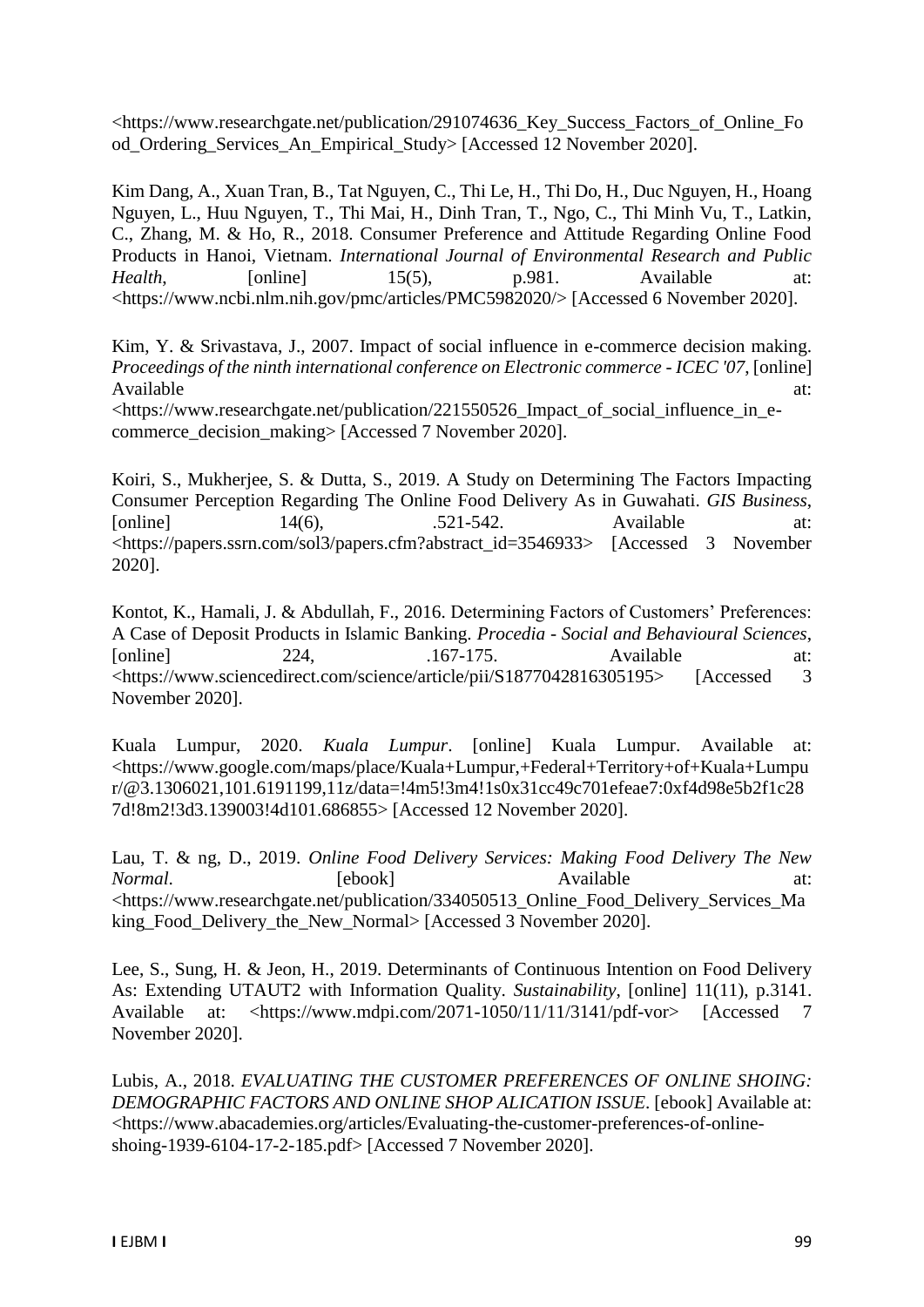Migerode, F., Buysse, A., Maes, B. and De Mol, J., 2012. Interpersonal Influence in Families: Development and Psychometric Evaluation of the Influence in Families Questionnaire. Psychologica Belgica,  $\boxed{\text{online}} = 52(1)$ , p.39. Available <https://www.researchgate.net/publication/276192633\_Interpersonal\_Influence\_in\_Families\_ Development\_and\_Psychometric\_Evaluation\_of\_the\_Influence\_in\_Families\_Questionnaire> [Accessed 10 November 2020].

Müller, J., 2019. *Malaysia: Internet Penetration Rate 2023 | Statista*. [online] Statista. Available at: <https://www.statista.com/statistics/975058/internet-penetration-rate-inmalaysia/> [Accessed 1 November 2020].

Muzaffar, B. (2016). The Development and Validation of a Scale to Measure Training Culture: The TC Scale. *Journal of Culture, Society and Development, Volume 23*, . 49-58. Nagaraj, S. & Vijayalakshmi, S., 2018. A Study on Food Ordering Mobile As. *Asian Journal of Research in Social Sciences and Humanities*, [online] 8(7), p.10. Available at: <https://www.researchgate.net/publication/327053949\_A\_Study\_on\_Food\_Ordering\_Mobile \_As> [Accessed 7 November 2020].

Nguyen, T., Nguyen, N., Nguyen, T., Phan, T., Bui, L. & Moon, H., 2019. Investigating Consumer Attitude and Intention towards Online Food Purchasing in an Emerging Economy: An Extended TAM Aroach. *Foods*, [online] 8(11), p.576. Available at: <https://www.mdpi.com/2304-8158/8/11/576> [Accessed 3 November 2020].

Obilor, E. I. & Amadi, E. C. (2018). Test for Significance of Pearson's Correlation Coefficient. *International Journal of Innovative Mathematics, Statistics & Energy Policies, Jan-Mar, 6(1),* . 11-23.

PANSE, C., RASTOGI, S., SHARMA, A. & DORJI, N., 2019. UNDERSTANDING CONSUMER BEHAVIOUR TOWARDS UTILIZATION OF ONLINE FOOD DELIVERY PLATFORMS. *Journal of Theoretical and Alied Information Technology*, [online] 97(16). Available at: <http://www.jatit.org/volumes/Vol97No16/11Vol97No16.pdf> [Accessed 23 December 2020].

Prabowo, G. & Nugroho, A., 2018. *Factors That Influence The Attitude And Behavioural Intention Of Indonesian Users Toward Online Food Delivery Service By The Go–Food Alication*. [ebook] Atlantis Press. Available at: <https://download.atlantispress.com/article/55914325.pdf> [Accessed 7 November 2020].

Priyadarshini, D., 2019. *Malaysia Online Food Delivery Market Demand Over Period 2019– 2025 With Key Players Uber Eats…*. [online] Medium. Available at: <https://medium.com/@reportconsultant10/malaysia-online-food-delivery-market-demandover-period-2019-2025-with-key-players-uber-eats-f5e20ee8bfd6> [Accessed 9 November 2020].

Salunkhe, S., Udgir, S. & Petkar, a., 2018. *Technology Acceptance Model In Context With Online Food Ordering And Delivery Services: An Extended Conceptual Framework*. [ebook] Available at:  $\overline{a}$  at:

<https://www.researchgate.net/publication/330480757\_Technology\_Acceptance\_Model\_in\_ Context\_with\_Online\_Food\_Ordering\_and\_Delivery\_Services\_An\_Extended\_Conceptual\_Fr